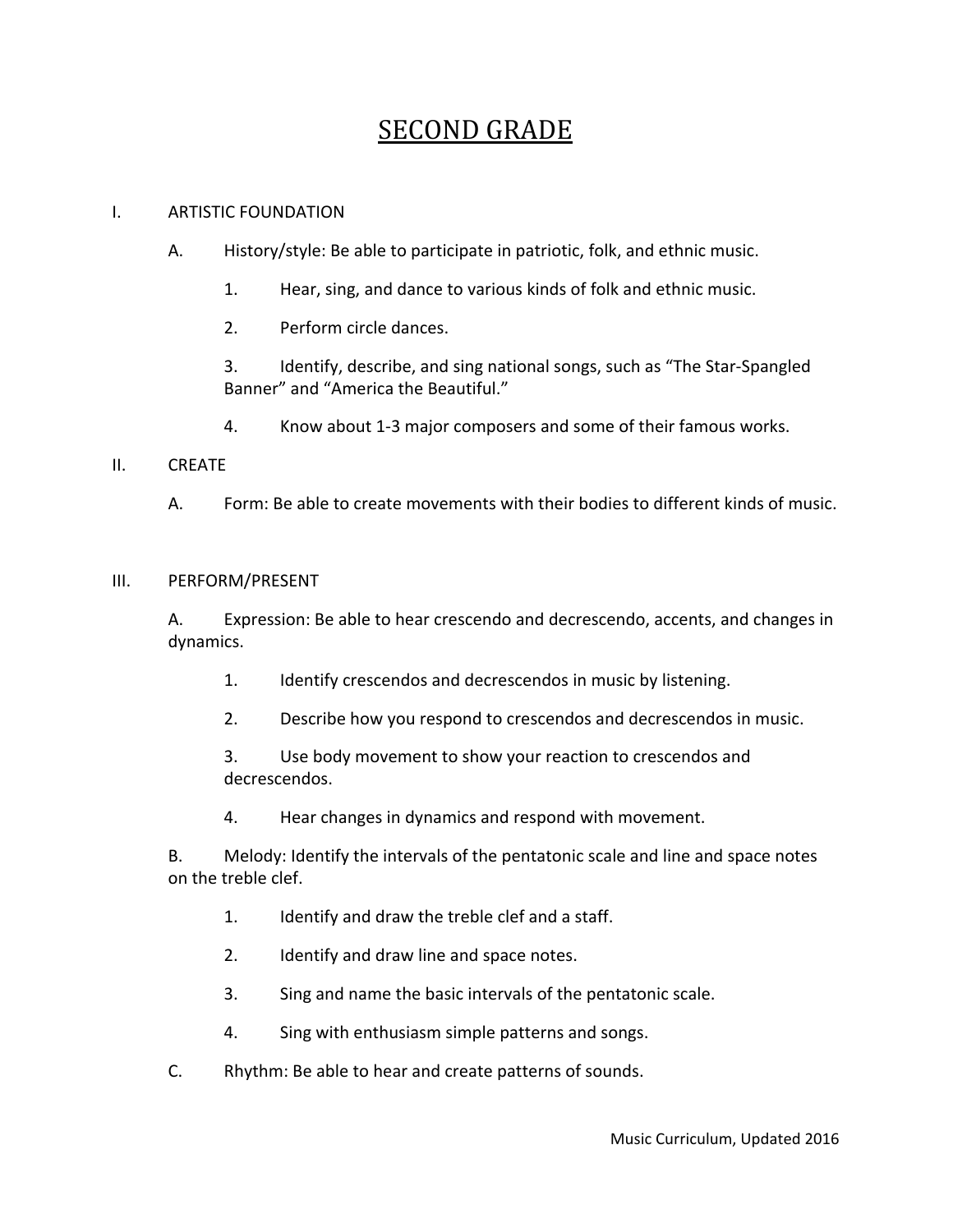- 1. Identify a repeated pattern in music, pictures, or movement.
- 2. Play, sing, and speak ostinato patterns.
- 3. Identify 2/4 and 4/4 meters

4. Identify quarter notes & rests, eighth notes pairs, and half notes and rests.

5. Identify and perform largo, andante, allegro, and presto tempos.

6. Create rhythm patterns with your voice, instruments, and body percussion.

D. Harmony: Be able to hear, perform, and create layered parts, ostinatos, and canons.

- 1. Identify and perform canons & ostinatos.
- 2. Differentiate between accompaniments of songs.
- 3. Play harmonies through layered parts on Orff instruments.
- E. Audience/performance skills: Take care of equipment and be a good audience.
	- 1. Play class instruments correctly and use them for no other purpose.
	- 2. Put instruments away correctly.
	- 3. Listen quietly and pay attention to performances.
	- 4. Clap at the right time and in the right way when others perform.
	- 5. Sing and play instruments well with others.

## IV. RESPOND/CRITIQUE

- A. Tone Color: Identify the String Family and the four voices of a choir.
	- 1. Describe the many ways musical sounds are made.

2. Identify by sight and sound the four orchestral string instruments (violin, viola, cello, and bass.)

3. Identify and describe the difference between soprano, alto, tenor & bass voices.

- B. Form: Identify musical form.
	- 1. Hear the difference between AB and ABA forms.